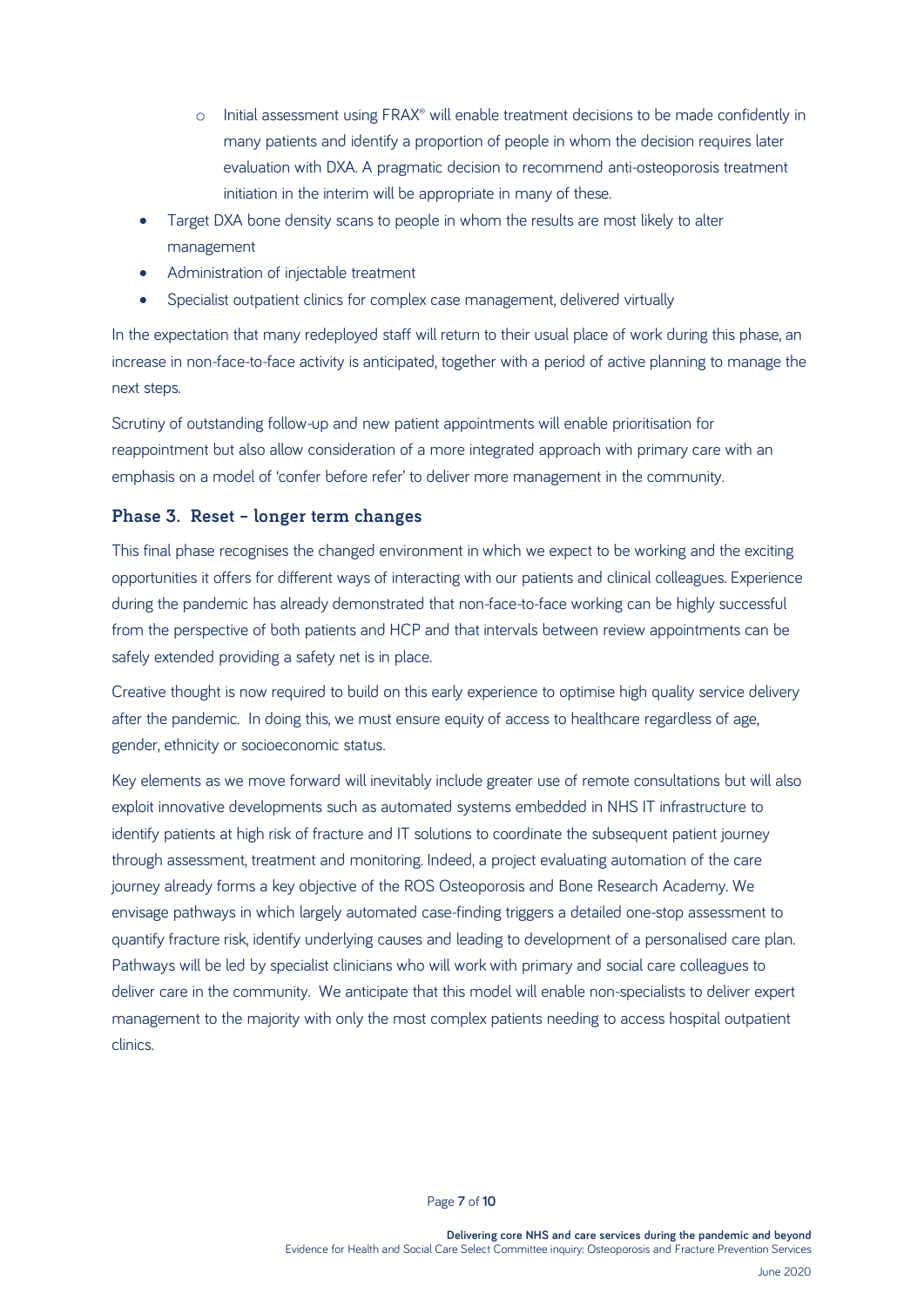# **Goals for osteoporosis service delivery post COVID-19**

Planning for the future will begin during the first two phases. The ROS will continue to work with people who have osteoporosis as well as a full range of other stakeholders, to refine and develop goals for future service delivery. Importantly, we will reach out to "hard to reach" individuals during this planning phase e.g. ethnic minority groups, those in care homes and their carers to achieve equitable access to excellent bone health care.

Alongside the clinical components, attention will be given to the infrastructure requirements to enable a robust framework of governance and identification of meaningful and measurable key performance **indicators** 

The goals can be mapped to the key components of the patient pathway.

## **Case finding**

- Universal access to quality assured FLS for every adult aged 50+ years presenting with a new fracture
- Mandatory participation in FLS-DB to identify service development needs [\(https://www.rcplondon.ac.uk/projects/fracture-liaison-service-database-fls-db\)](https://www.rcplondon.ac.uk/projects/fracture-liaison-service-database-fls-db)
- Implement IT methodology to identify spinal fractures and low bone density from imaging performed for other clinical indications
- Enhance primary prevention by increasing awareness among referrers of risk factors for fracture, combined with use of IT-based identification of people at risk

### **Assessment**

- Embed IT-based fracture risk assessment algorithms into primary care digital systems
- Access to timely fracture risk assessment, including targeted DXA scans, in accordance with NICE CG146
- Enhanced one-stop assessment at time of DXA scan, including laboratory tests and x-rays where clinically indicated

### **Treatment**

- Individual care plans for implementation in the community, encompassing recommendations about pharmacological intervention, lifestyle modification and management of reversible underlying causes
- Use of personalised medicine approach to ensure holistic management and to set goals and manage expectations
	- o Use anabolic (bone building) treatments first line in patients at very high fracture risk
	- o Escalation to second and third-line treatment as required
	- o Link to relevant services and organisations, e.g. falls prevention, social care and therapy services as soon as these are needed
- Reserve specialist hospital outpatient management for complex cases
- Use direct-access referrals for delivery of injectable treatment

#### Page **8** of **10**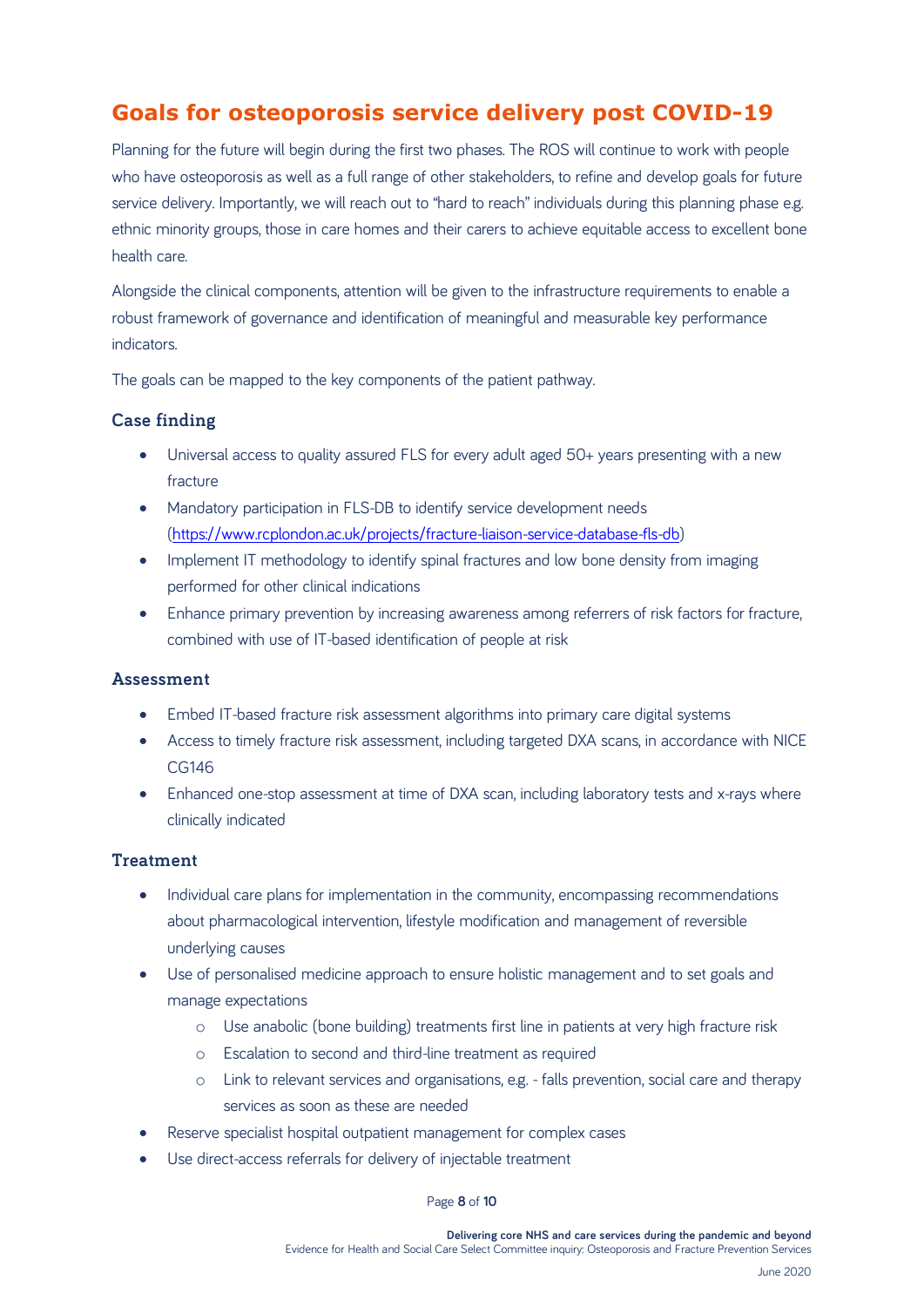## **Monitoring**

First-line treatments for osteoporosis are difficult to take correctly and are ineffective if the dosing instructions are not followed closely. Monitoring is essential to identify those people who are not obtaining a good response, to consider change to a second-line treatment.

- Early conversation to check compliance and assess for adverse effects that may otherwise lead the patient to abandon treatment
- Use of blood tests (bone turnover markers) at baseline and after few months to confirm good treatment response
- Periodic reassessment including DXA at least every 5 years
	- o To plan duration of treatment and the timing of "drug holidays" to minimise risk of rare but serious adverse effects

### **Support**

- Education and empowerment of patient and carers to support self-management
- Easy access to specialist advice for patients and referrers to avoid need for regular hospital outpatient review
	- o Helpline local and ROS
	- o Digital resources
- Education and support for HCP building on the existing ROS portfolio
- Links into care homes and care services

## **Resources, infrastructure and technology required to support new ways of working**

- Improved IT access to facilitate remote consultations
	- o Universal access to broadband coverage
	- o Interpretation services
- Validation of automated approaches to fracture identification and fracture risk assessment
- Support for integrated pathways spanning primary, secondary and social care sectors:
	- o Funding following the patient
	- o IT systems facilitating secure sharing of clinical data
- Governance to ensure quality and safety
- Clinical leadership

Page **9** of **10**